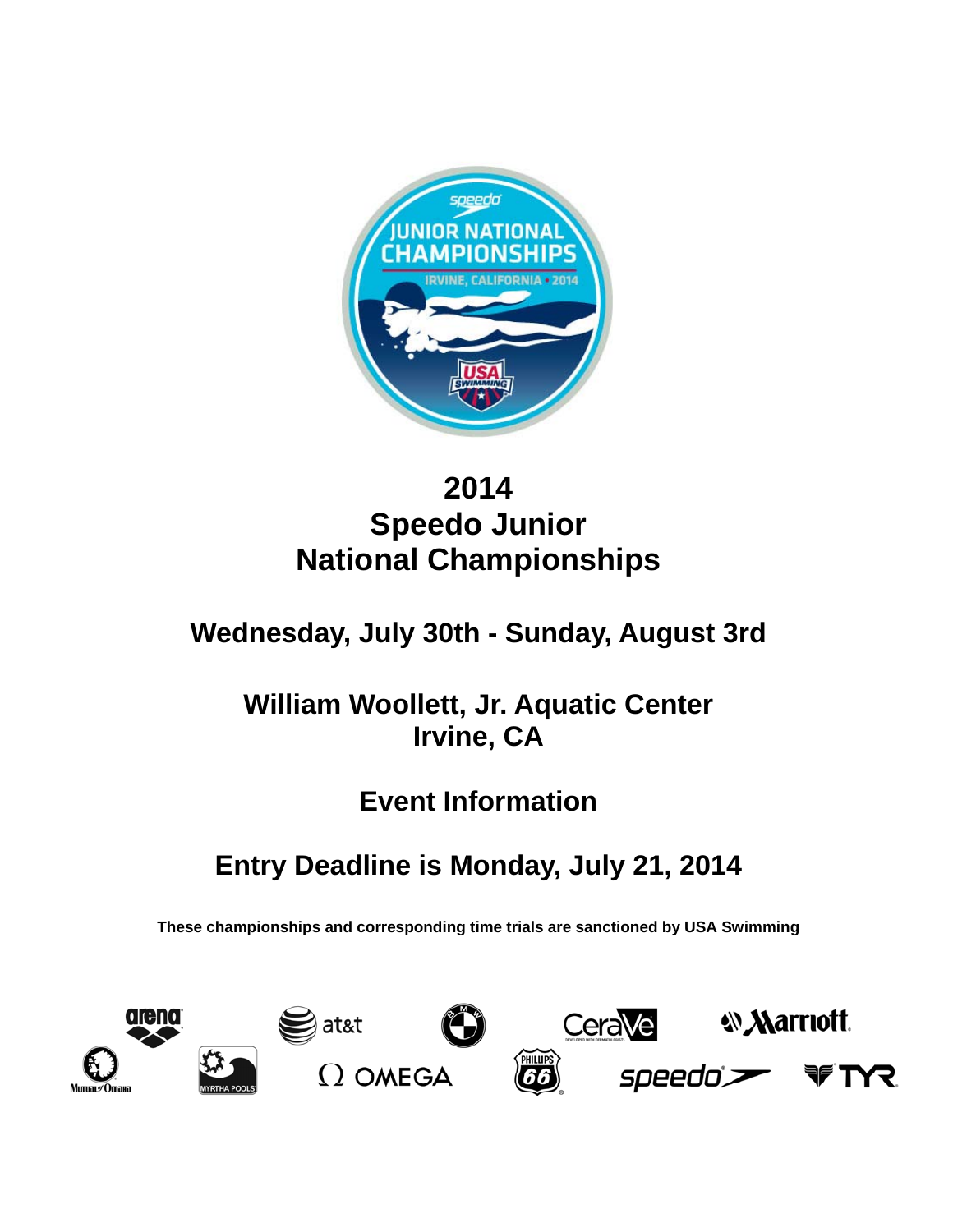## 2014 Speedo Junior National Championships William Woollett, Jr. Aquatics Center Irvine, CA

# **Table of Contents**

| 2   |
|-----|
| 3   |
| 4   |
| 5   |
| 6   |
|     |
| 10. |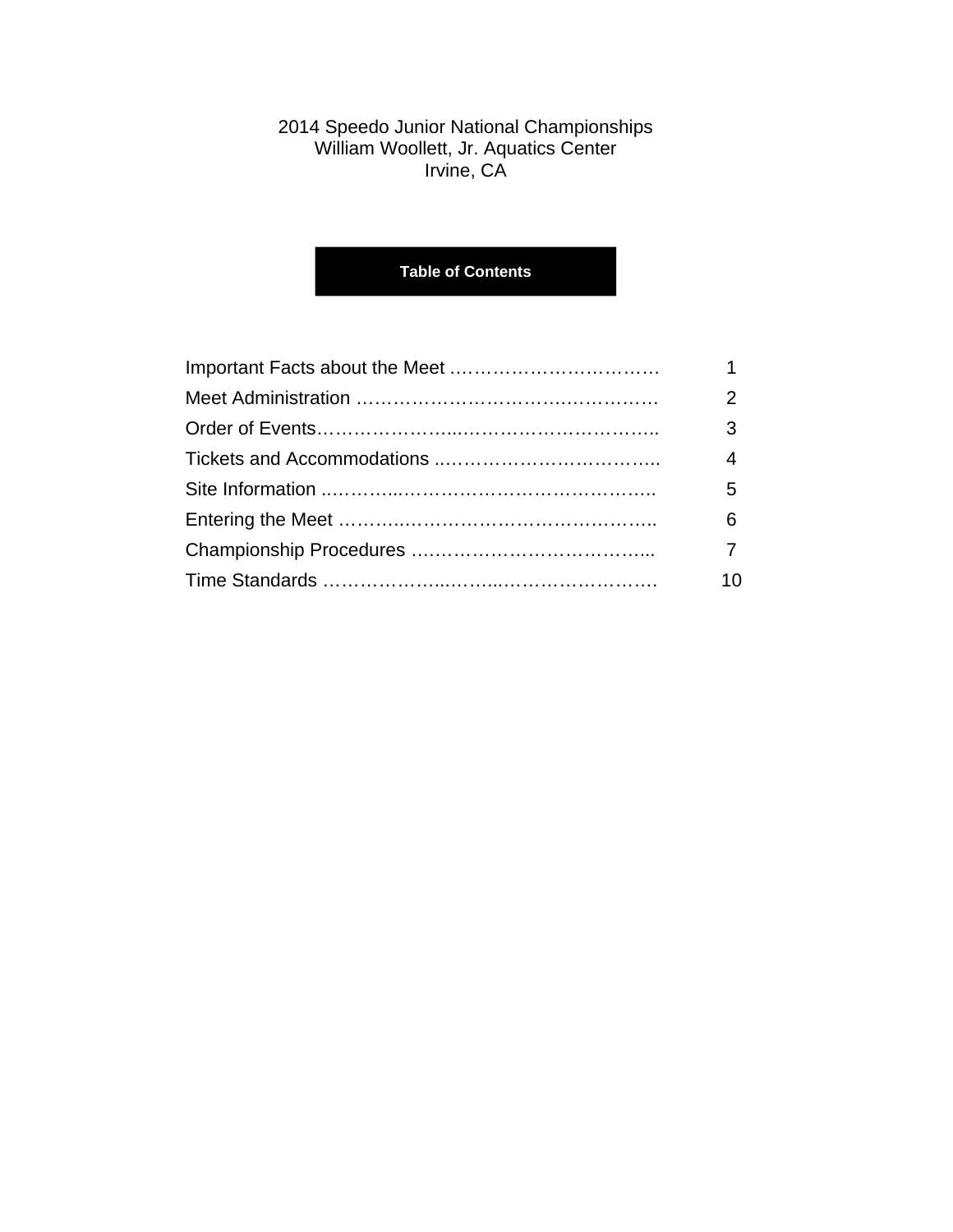## 2014 Speedo Junior National Championships William Woollett, Jr. Aquatics Center Irvine, CA

## **Important Facts About the Meet**



- Entry Deadline; All U.S. entries must be made online at usaswimming.org/ome no later than Monday, July 21, 2014, by 11:59 p.m. Mountain Time. The entry system will open April 1, 2014.
- New Qualifying Swims: Swims achieving the qualifying time standards for the first time from Tuesday, July 22, 2014, through Sunday, July 27, 2014, may be entered through OME under the title "2014 Junior Nationals: New Qualifying Swims". These entries must be submitted no later than 11:59pm Mountain Time on Sunday, July 27, 2014, and cannot be used to improve the seed time of a prior entry. Normal entry fees apply.
- The qualification period for this event is June 25, 2013 through the entry deadline.
- Bonus events will be permitted for this meet. All athletes who qualify for one or more individual events will be permitted to enter and swim in up to two bonus events, provided they have achieved the published Bonus Event Time Standards.
- All athletes at the meet must be 18 or under on the first day of the meet. College athletes who meet this age requirement are permitted to compete in the meet.
- Foreign national teams are not permitted to compete in this meet, however foreign athletes who are registered members of USA Swimming clubs will be permitted.
- The 400 Freestyle and 400 IM events will have the final two heats circle-seeded. All other prelim/final events will have the final three heats circle-seeded.
- As per the Senior Development Committee's September 2013 decision, the Women's and Men's 400m Individual Medleys will be flighted, with the top 5 seeded heats of women swum first, followed by the top 5 seeded heats of men, seeded slowest to fastest, and then the remaining heats alternating women/men fastest to slowest at the end of the preliminary session. Also, the 100m Backstroke events will be the first events swum in preliminaries, but will be swum in event order for finals.
- This event will follow the scratch rules as defined in section 207.11.6 of the USA Swimming Rules and Regulations.
- Swimmers may qualify for the 800 and 1500 Freestyle events with either the 800 time standard or the 1500 time standard.
- All relays will be swum as timed finals in the evening sessions only. Relay qualifying times must be made by swimmers age 18 or under when the qualifying time is achieved.
- Relay-only swimmers will be allowed to swim in time trials. Time trial entries will only be taken on-site at the Clerk of Course.
- Team scores will be kept and awarded.
- At the discretion of the Meet Referee, the preliminary sessions may be conducted using "Flyover" starts and/or in an A/B format. Details of any changes to normal meet operations protocol will be announced at the technical meeting.
- It shall be the swimmers' and coaches' responsibility to acquaint themselves with all of the information contained in this meet information book and information or changes announced at the Technical Meeting.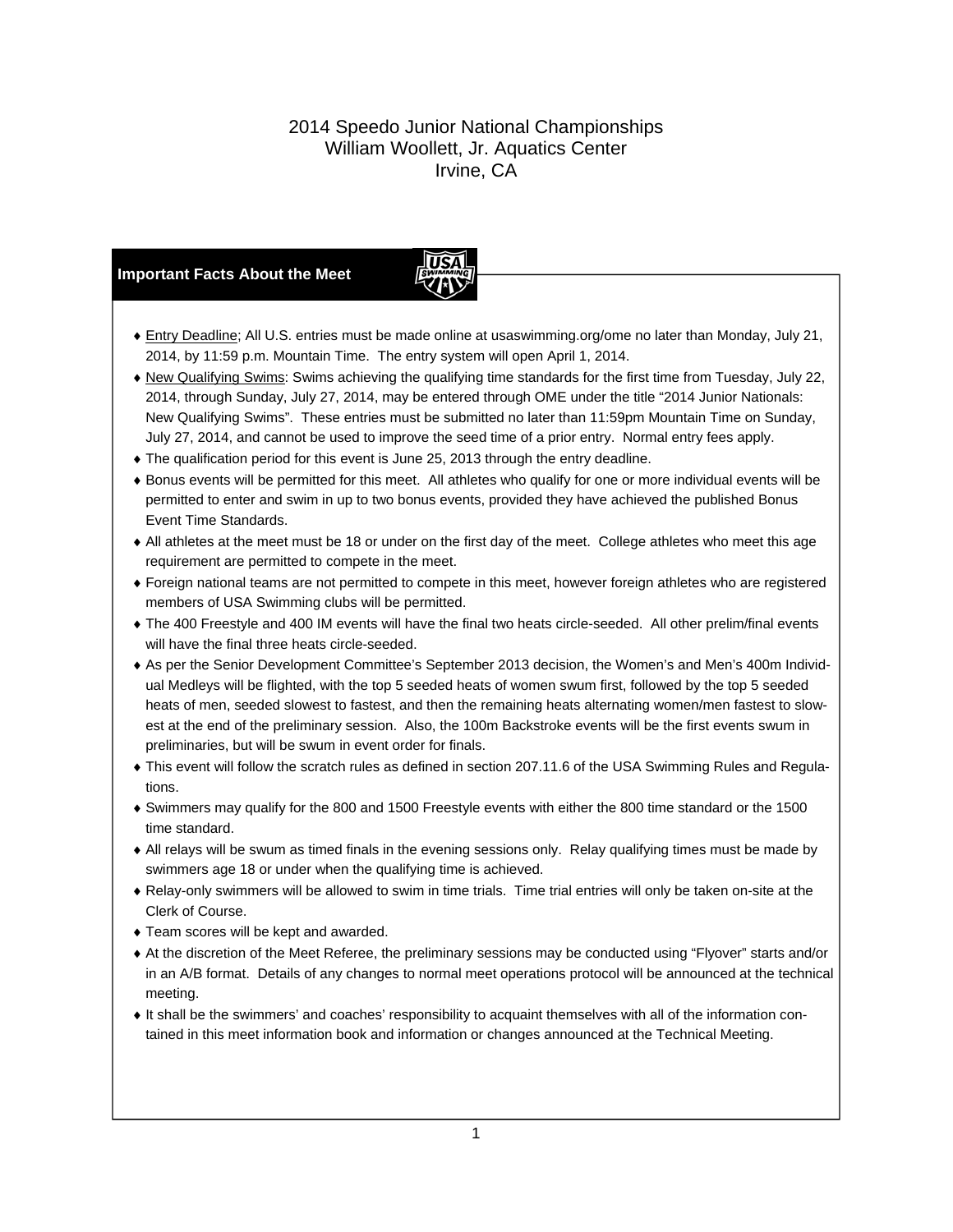## **Meet Administration**



#### **Facility Address**

William Woollett, Jr. Aquatics Center 4601 Walnut Avenue Irvine, CA 92604

**Meet Referee**  Jacki Allender 541-990-5144 *seewun@proaxis.com* 

**Meet Director**  Kim Hoesterey 714-981-1142 *khoest@aol.com*  **USA Swimming Vice President, Program Operations**  Jim Sheehan 908-239-9009 *sheehanjj@optonline.net* 

**USA Swimming National Team Director**  Frank Busch 719-866-4578 *fbusch@usaswimming.org* 

**USA Swimming National Events & Marketing Director**  Dean Ekeren 719-866-4578 *dekeren@usaswimming.org* 

**USA Swimming National Events Manager**  Annie White 719-866-4578 *awhite@usaswimming.org* 

#### **Meeting Schedule**

Tuesday, July 29 5:00 p.m. Technical Meeting Irvine High School Theater (adjacent to pool)

Wednesday, July 30 7:30 a.m. **Officials' Meeting Aquatic Center** *All subsequent officials' briefings will be held one hour prior to the start of each session* 

### **Broadcast Statement**

Any photographs, videotape or other audio and/or visual recordings of the event created by a spectator or participant may be used solely for such spectator or participant's personal non-commercial use, and may not be broadcast, published or disseminated, or used for any commercial purposes, without the prior written consent of USA Swimming.

#### **Image Authorization**

All participants agree to be filmed and photographed by the official photographer(s) and network(s) of USA Swimming under the conditions authored by USA Swimming, and allow event organizers the right to use names, pictures, likenesses, and biographical information before, during or after the period of participation in USA Swimming competitions to promote such competitions. All participants agree not to use or authorize use of pictures in the uniforms and equipment provided by USA Swimming for the purpose of trade, without the consent of USA Swimming. All participants agree not to use medals or photos, or portraits or films with the medals, which are received for performances in this competition, for the purpose of trade. Furthermore, participants agree to return these uniforms and equipment, bearing USA Swimming logos and marks, if and when requested.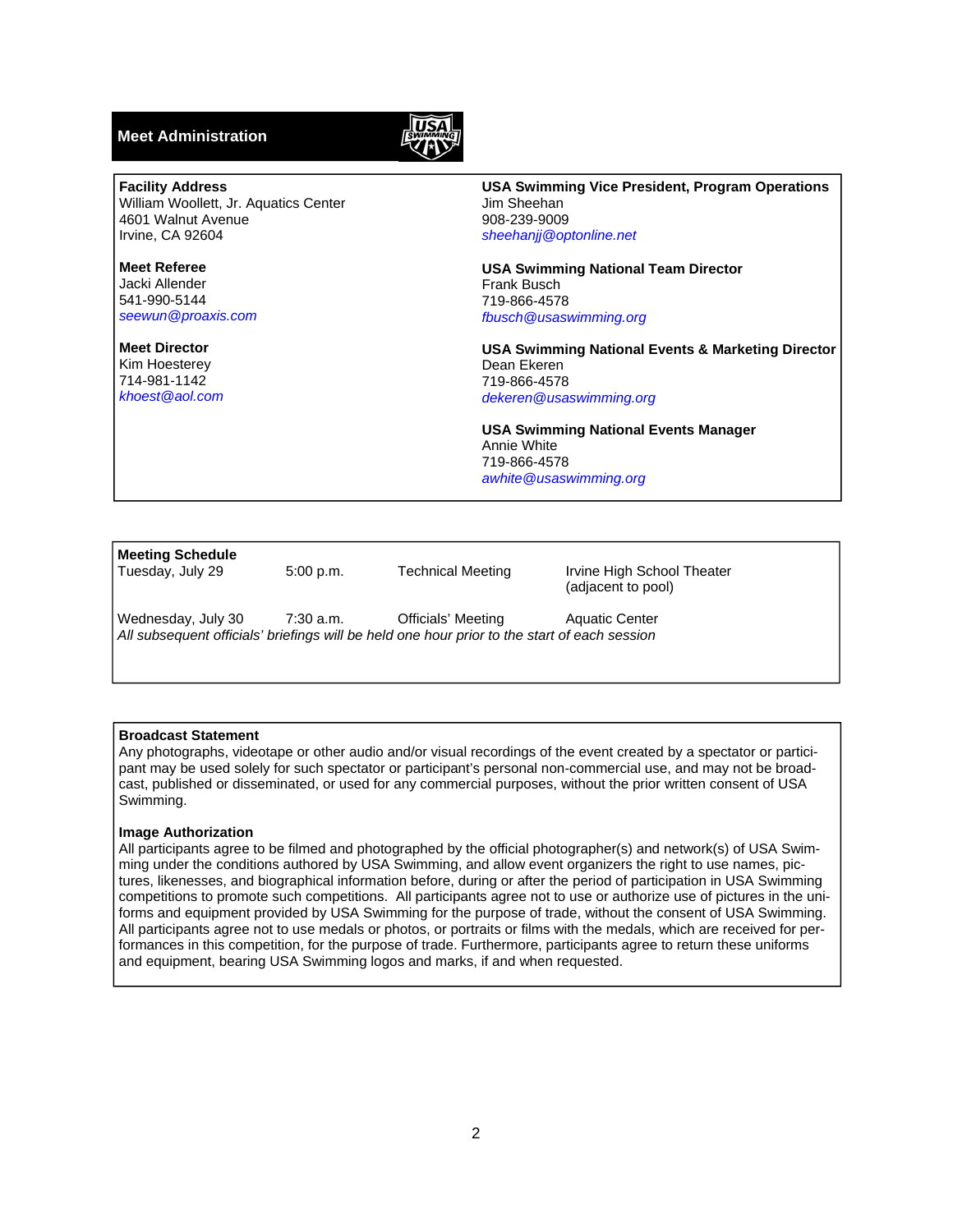

| Heats Begin at 9:00am |                            | Finals Begin at 6:00pm |
|-----------------------|----------------------------|------------------------|
| <b>Women's Events</b> | Day 1- Wednesday, July 30  | Men's Events           |
| 1                     | 200 Butterfly              | $\overline{2}$         |
| 3                     | 100 Breaststroke           | $\overline{4}$         |
| 5                     | Women's 800 Freestyle      |                        |
|                       | Men's 1500 Freestyle       | 6                      |
|                       | Day 2 - Thursday, July 31  |                        |
| $\overline{7}$        | 200 Backstroke             | 8                      |
| 9                     | 100 Freestyle              | 10                     |
| 11                    | 400 IM*                    | 12                     |
| 13                    | 400 Free Relay             | 14                     |
|                       | Day 3 - Friday, August 1   |                        |
| 15                    | 400 Freestyle              | 16                     |
| 17                    | 100 Butterfly              | 18                     |
|                       | Men's 800 Free Relay       | 19                     |
|                       | Day 4 - Saturday, August 2 |                        |
| 20                    | 200 Freestyle              | 21                     |
| 22                    | 200 Breaststroke           | 23                     |
| 24                    | 100 Backstroke**           | 25                     |
| 26                    | Women's 800 Free Relay     |                        |
|                       | Day 5 - Sunday, August 3   |                        |
| 27                    | 200 Individual Medley      | 28                     |
| 29                    | Women's 1500 Freestyle     | $\blacksquare$         |
| 30                    | 50 Freestyle               | 31                     |
|                       | Men's 800 Freestyle        | 32                     |
| 33                    | 400 Medley Relay           | 34                     |

\*The Women's and Men's 400m Individual Medleys will be flighted, with the top 5 seeded heats of women swum first, followed by the top 5 seeded heats of men, seeded slowest to fastest, and then the remaining heats alternating women/men fastest to slowest at the end of the preliminary session.

\*\*The 100m Backstroke Events will be the first events swum in preliminaries, but will be swum in event order for finals

In the morning session only, heats for events 29 and 32 will be swum after event 31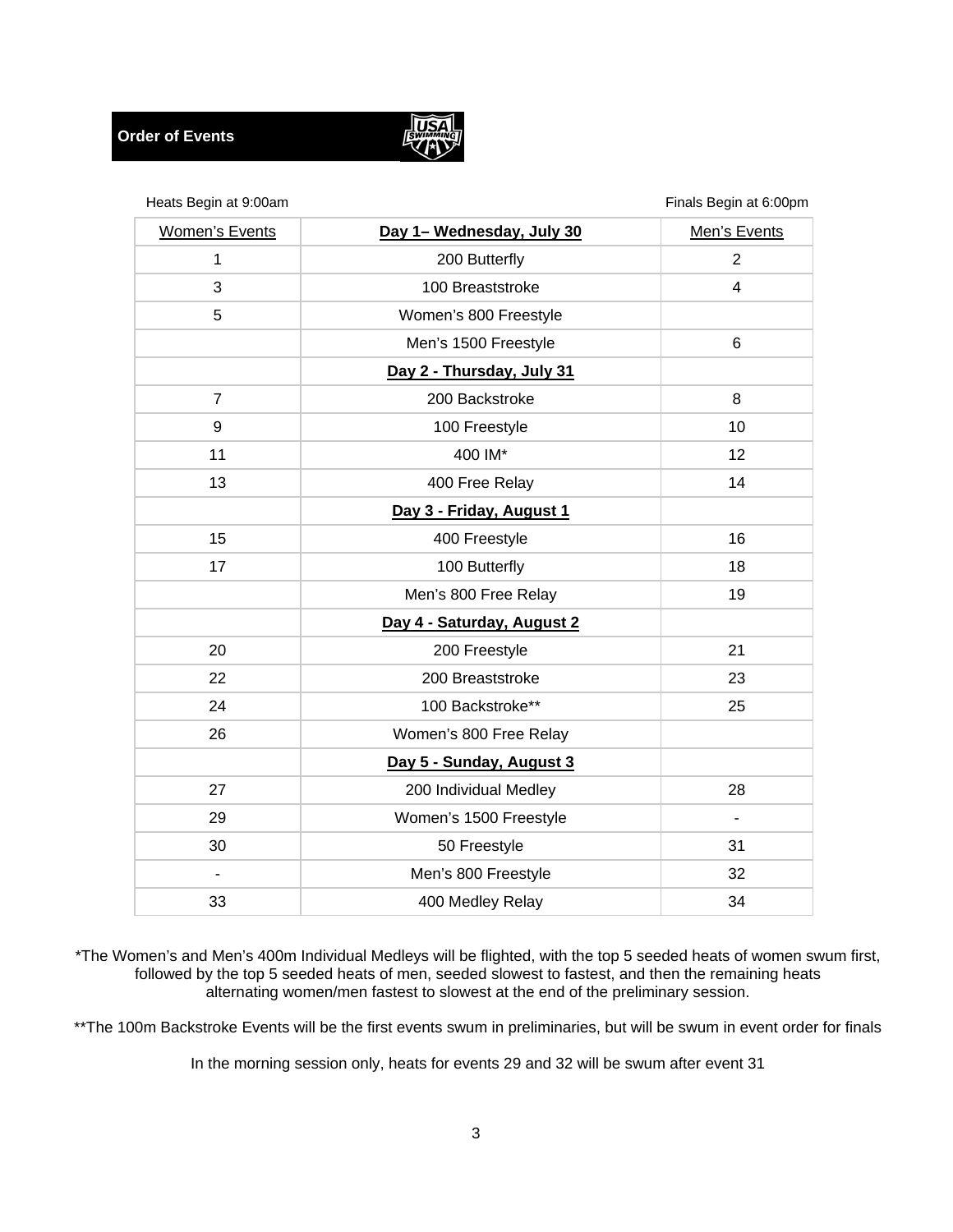## **Tickets and Accommodations**



Ticket information may be found at *novaquatics.com*  under the USNationals/JRNationals tab.

# **All Session Pass - week:**

| Adults          | \$60.00 |
|-----------------|---------|
| Students/Senior | \$48.00 |

\*All-session passes include heat sheets.

# **Day Pass – prelim+final:**

Adults \$15.00\* Student/Senior \$10.00\*

### **Daily Single Event Tickets:**

| <b>Prelims</b> |         |
|----------------|---------|
| Adult          | \$10.00 |
| Student/Senior | \$5.00  |

**Finals**  Adult \$10.00 Student/Senior \$5.00

Will Call and pre-sale tickets will be available in front of the Aqautic Center from 10:00 am-noon and 1:00- 3:00 pm Monday July 28 and Tuesday July 29

For ticket questions, please contact: Kim Hoesterey at 714-731-8065 or *khoest@aol.com* 

## **Transportation**  USA Swimming has negotiated rates with United Airlines if ticketed by Polk Majestic Travel Group. Discounts are based on class of service and availability. For more information, you may contact the PMTG, Group Air Department at 303-302-2540 or 800-218- 9481, or contact *usaswimming@polkmajestic.com* with your request. **Airlines serving Irvine, California (Orange County)**

| United                   | 800-521-4041 |
|--------------------------|--------------|
| America West             | 800-235-9292 |
| American                 | 800-433-7300 |
| America Trans Air        | 800-225-2995 |
| Delta                    | 800-221-1212 |
| Southwest                | 800-435-9792 |
| <b>US Airways</b>        | 800-428-4322 |
|                          |              |
| Car rental agencies      |              |
| Alamo                    | 800-327-9633 |
| Avis                     | 800-230-4898 |
| <b>Budget Rent-A-Car</b> | 800-527-0700 |
| Dollar                   | 800-800-3665 |
| Enterprise               | 800-736-8222 |
| Hertz                    | 800-654-3131 |

Thrifty 800-847-4389

### **Directions to Pool from Airport**

#### **From John Wayne (SNA) Airport**

Start out going SOUTHWEST on DEPARTING FLIGHTS ACC toward AIRPORT EXIT. Turn SLIGHT LEFT onto AIRPORT DEPARTURES. AIRPORT DEPARTURES becomes AIRPORT WAY. Stay STRAIGHT to go onto AIR-PORT EXIT/AIRPORT WAY. Turn LEFT onto MACARTHUR BLVD. Merge onto I-405 S toward SAN DIEGO. Take the CULVER DR exit. Turn LEFT onto CULVER DR. Turn RIGHT onto WALNUT AVE.

#### **From Los Angeles International (LAX) Airport**

Start out going SOUTHEAST on ramp. Stay STRAIGHT to go onto ramp. Merge onto S SEPULVEDA BLVD/CA-1 S. Take the I-105 E/IMPERIAL HWY WEST ramp toward IMPERIAL TERMINAL. Merge onto I-105 E toward NORWALK. Merge onto I-405 S toward LONG BEACH. Take CA-22 E toward GARDEN GROVE. Merge onto I-5 S toward SAN DIEGO. Take the CULVER DR exit. Turn RIGHT onto CULVER DR. Turn LEFT onto WALNUT AVE.

#### **Hotels**

Marriott is a proud sponsor of USA Swimming. USA Swimming has partnered with Pse Tournament Housing to provide attendees/groups with the best available rates. Hotels have been carefully selected to ensure quality and are within close proximity to the venue (s). Rooms will book up quickly so please book well in advance.

View hotels and book online: *https://pse.tournamenthotels.com/GroupBlocking.aspx? eid=JC80k18KkUiAGUL2D96X6w* or book by phone at 888-417-6446

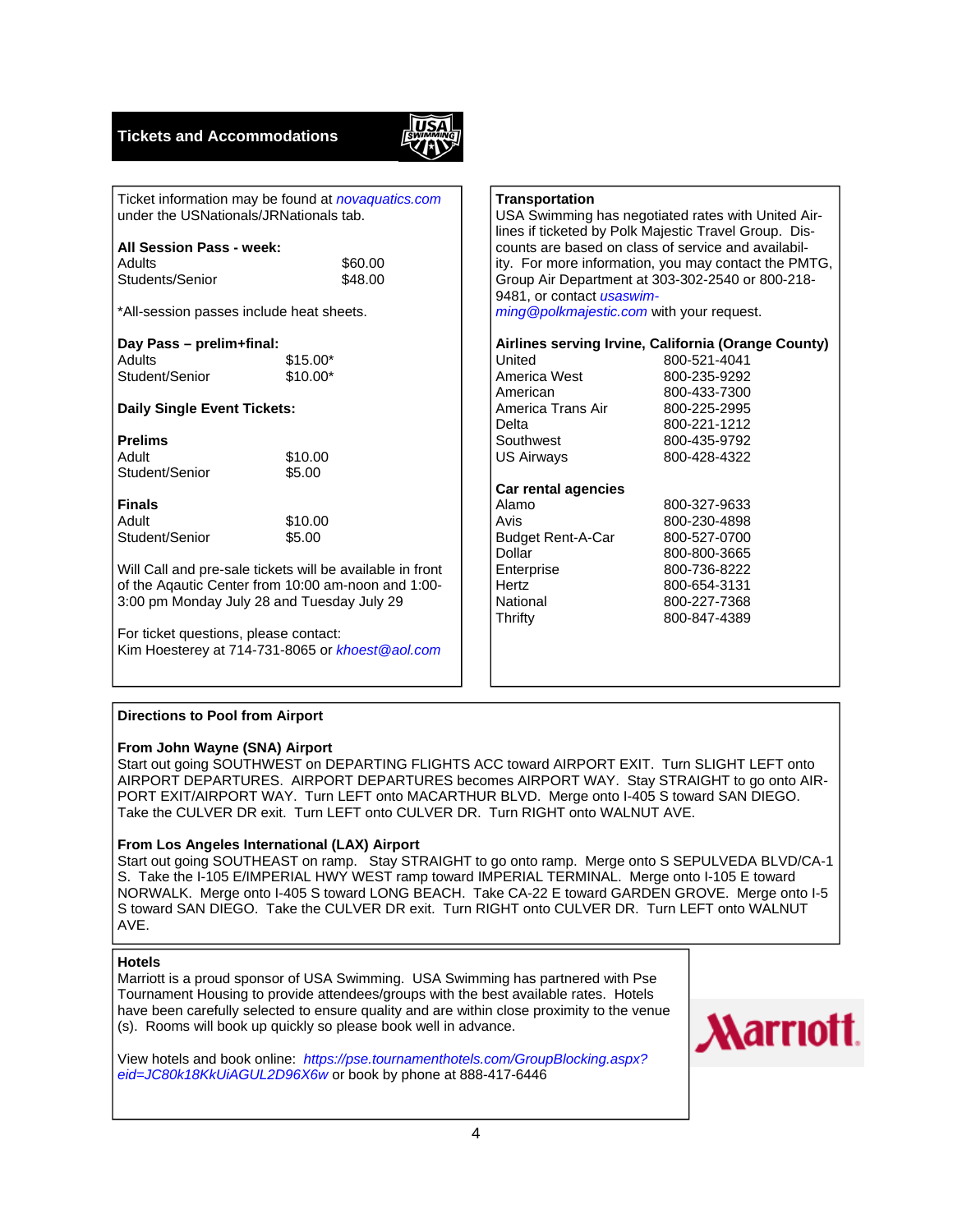

| <b>Publicity</b><br>Any swimmer competing in the championship final of an<br>event for the first time at this meet should be sure that<br>his/her biographical information is on file with the USA<br>Swimming media staff.                                                                                                                                                                                                                                                                                                                                       | available if necessary for additional warm-up space.<br>Expansive locker room facilities for both men and wom-<br>en are adjacent to the warm-up pool.<br>This facility was the site of the 2005, 2006, and 2010    |                                                                                                                                                                                            |  |
|-------------------------------------------------------------------------------------------------------------------------------------------------------------------------------------------------------------------------------------------------------------------------------------------------------------------------------------------------------------------------------------------------------------------------------------------------------------------------------------------------------------------------------------------------------------------|---------------------------------------------------------------------------------------------------------------------------------------------------------------------------------------------------------------------|--------------------------------------------------------------------------------------------------------------------------------------------------------------------------------------------|--|
| <b>Information/Lost &amp; Found</b><br>An Information/Lost & Found booth will be available at<br>the lifeguard office.                                                                                                                                                                                                                                                                                                                                                                                                                                            | ConocoPhillips National Championships, the 2005,<br>2006, 2010, and 2013 Speedo Junior Nationals, and the<br>2005 Mutual of Omaha Duel in the Pool. It was also the<br>site for the 2010 Pan Pacific Championships. |                                                                                                                                                                                            |  |
| Lockers<br>Day lockers will be available for use at the Woollett<br>Aquatics Center for use by athletes, coaches and offi-<br>cials. The locker room area will be strictly for use by<br>properly credentialed individuals (athletes, coaches,<br>officials).                                                                                                                                                                                                                                                                                                     | <b>Pool Hours</b><br>Monday, Jul 28<br>Tuesday, Jul 29<br>Wednesday, Jul 30<br>Thursday, Jul 31<br>Friday, Aug 1<br>Saturday, Aug 2                                                                                 | 9:00 a.m. - 9:00 p.m.<br>6:00 a.m. - 9:00 p.m.<br>6:00 a.m. - 1 hour after finals<br>6:00 a.m. - 1 hour after finals<br>6:00 a.m. - 1 hour after finals<br>6:00 a.m. - 1 hour after finals |  |
| <b>Medical Assistance</b><br>Medical assistance will be provided at the facility.                                                                                                                                                                                                                                                                                                                                                                                                                                                                                 | Sunday, Aug 3<br><b>Credential Pick-Up</b>                                                                                                                                                                          | 6:00 a.m. - 1 hour after finals                                                                                                                                                            |  |
| <b>Parking</b><br>Restricted Parking for athletes, coaches and officials will<br>be available in the front of the Aquatics Center. Parking                                                                                                                                                                                                                                                                                                                                                                                                                        | following schedule:                                                                                                                                                                                                 | Credentials can be picked up at the Natatorium on the                                                                                                                                      |  |
| is available for spectators, teams and officials on the<br>north side of Irvine High School accessed via Escolar -<br>on the East side of the Aquatics Center adjacent to Her-<br>itage Park.                                                                                                                                                                                                                                                                                                                                                                     | Monday, Jul 28<br>Tuesday, Jul 29                                                                                                                                                                                   | $9:00$ a.m. - Noon and<br>1:00p.m. - 8:00 p.m.<br>7:30 a.m. - Noon and<br>1:00 p.m. - 8:00 p.m.                                                                                            |  |
| <b>Concessions</b><br>Concessions will be available for spectators at the en-                                                                                                                                                                                                                                                                                                                                                                                                                                                                                     | Wed, Jul 30 through<br>Sun, Aug 3                                                                                                                                                                                   | 7:30 a.m. - Noon and<br>1:00 p.m. - end of Finals                                                                                                                                          |  |
| trance of spectator seating.<br><b>Hospitality</b>                                                                                                                                                                                                                                                                                                                                                                                                                                                                                                                | <b>Team Banners</b><br>Team banners will not be allowed at this event.                                                                                                                                              |                                                                                                                                                                                            |  |
| Coaches' and Officials' hospitality will be available<br>throughout the meet in the Aquatic Center Rotunda area<br>adjacent and in view of the competition pool and the<br>Warm-up pool. There will be an athletes' hospitality on<br>the Warm-up pool deck and pro-shop behind spectator<br>seating.                                                                                                                                                                                                                                                             | <b>Credentials</b><br>Restricted access to the facility will be strictly enforced.<br>Please wear your credential at all times. There is a \$50<br>replacement charge for lost credentials.                         |                                                                                                                                                                                            |  |
| <b>About the Facility</b><br>Woollett Aquatics Center was completed as a major ren-<br>ovation of the original Heritage Park Aquatics Complex -<br>site of the 1980 USA National Championships and the<br>1990 Junior Nationals West Championships. The newly<br>renovated Center was completed in September of 2004.<br>The center is an outdoors facility consisting of one con-<br>stant depth (7 feet) competition pool (50 meter by 25<br>yard) and variable depth warm-up pool (50 meter x 25<br>yard). In addition, a 25 yard by 25 meter teaching pool is |                                                                                                                                                                                                                     |                                                                                                                                                                                            |  |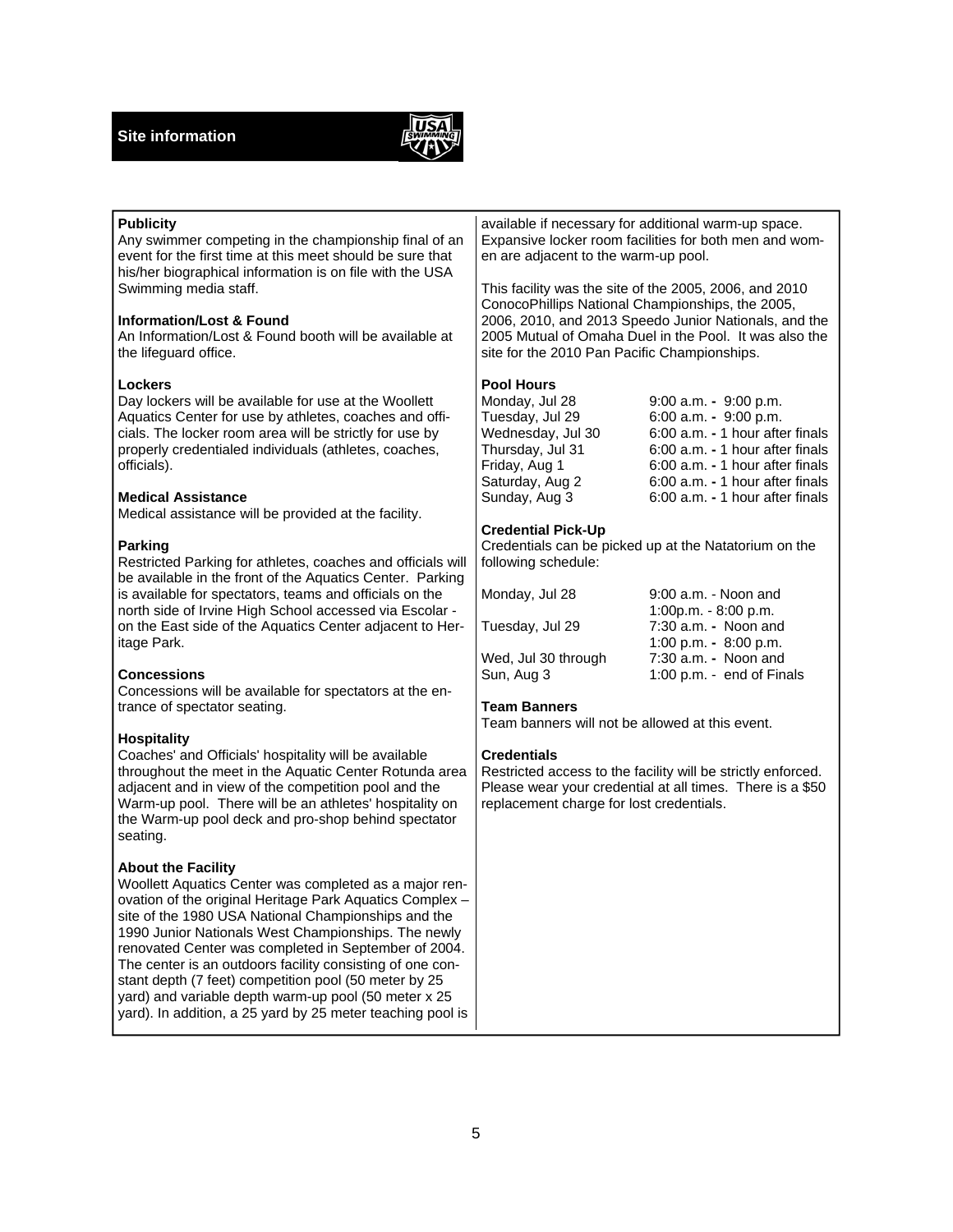**Entering Online at** *usaswimming.org/ome* 



#### All Entry questions should be directed to Anthony Buhr at USA Swimming (*abuhr@usaswimming.org* or 719-866-3581). All U.S. entries must be made online at usaswimming.org/ome no later than Monday, July 21, 2014, by 11:59 p.m. Mountain Time. The entry system will open April 1, 2014. You will be required to pay for the online entries with a Visa, Mastercard, American Express or Discover. OME is not an eligibility report. It is the coach's responsibility to know for which events your athlete is qualified. You can modify your entry online by adding to the original entry. You may not delete an online entry once it has been submitted/paid for. Once you complete your online entry, you will be sent confirmations via e-mail. Please keep all of these and bring them with you to the meet (just in case). Drug waiver forms will automatically be sent to you via e-mail after the entry deadline closes. Please have these filled out and bring them with you to the meet. **Qualifying Period**  The qualification period for this event is June 25, 2013 through the entry deadline. **Entry Fees:**  \$15.00 per individual event \$30.00 per relay event \$20.00 per credentialed coach **Number of Events**  A swimmer may only swim three (3) individual events per day (including time trials). A swimmer may enter any number of individual events in which the qualifying time standard has been met. All entry times must be proven. **New Qualifying Swims Bonus Events Secondary Club Recognition Relay Proof of Time**  swimmers who may be competing.

Swims achieving the qualifying time standards for the first time from Tuesday, July 22, 2014, through Sunday, July 27, 2014, may be entered through OME under the title "2014 Junior Nationals: New Qualifying Swims". These entries must be submitted no later than 11:59pm Mountain Time on Sunday, July 27, 2014, and cannot be used to improve the seed time of a prior entry. Normal entry fees apply.

#### **Foreign Entries**

Foreign national teams are not permitted to compete in this meet, however foreign athletes who are registered members of USA Swimming clubs will be permitted.

#### **Late Entries**

Any team or athlete missing the entry deadline will be permitted to enter late, subject to the following requirements:

- A. Late entries must be submitted through the Online Meet Entry system (OME);
- B. Late entries must be submitted no later than 11:59 p.m. Mountain Time on *Sunday, July 27, 2014;*
- C. The team or athlete must pay a one-time processing fee of \$150.00, *and* pay entry fees of \$30 per individual event and \$50 per relay event.

Bonus events will be permitted for this meet. All athletes who qualify for one or more individual events will be permitted to enter and swim in up to two bonus events, provided they have achieved the published Bonus Event Time Standards.

The online entry form contains a space for secondary "club recognition." You may enter a second club for each of your athletes if you wish. The secondary club will be listed in the psych sheet, meet roster and heat sheets, if space is available. Each athlete will have only 16 characters for both his/her club and his/her secondary club. The club does not need to be a USA Swimming member club. It may be any club that your athlete wishes to recognize. Listing this club is for recognition purposes only. Listing this club has nothing to do with representation, team scoring or credentials.

If you are using a relay entry time achieved as a relay (team time), you must list the four swimmers that actually achieved the time. If your relay is an aggregate, list all of the swimmers and their times. If any of the listed swimmers are not going to compete on a relay, they should not be entered. Enter only those

- A. Relay teams may be entered at the listed provable time or at the lowest priority non-conforming time standard.
- B. If you are entering an A and B relay, you must use eight (8) different swimmers. You cannot use the same swimmer twice in an event, or to prove a time.
- C. Teams can only submit two relays per event.

#### **Waiver and Release Form**

The USA Swimming Waiver and Release Form will be automatically generated by the online system. These forms must be submitted at the registration desk. Make copies as needed for each swimmer. Having this completed will save time during check-in at the competition site. Additionally, a parent or legal guardian must sign form if a swimmer is under the age of majority in his/her home state.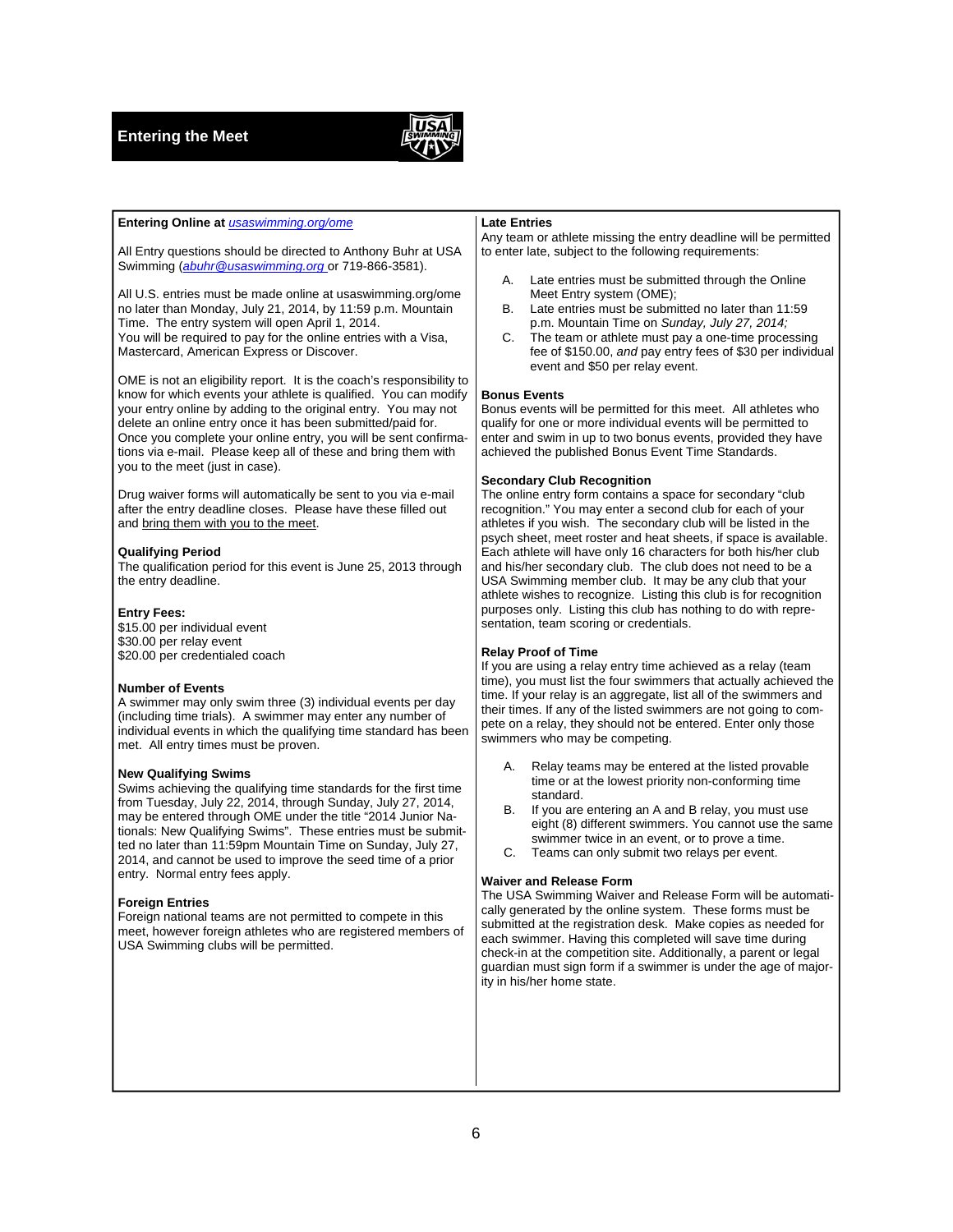

#### **Rules**

USA Swimming Rules and Regulations will govern the conduct of these Championships. It shall be the swimmers' and coaches' responsibility to acquaint themselves with all of the information contained in this meet information book.

#### **Membership Requirement**

All persons expecting to receive a deck pass should be prepared to show a current USA Swimming membership card. Non-members who have successfully completed the Athlete Protection Training (APT) course and a USA Swimming background check may join on site at the registration check-in desk. Information regarding the APT course and the background check will be available at meet check-in and is also online at usaswimming.org/protect. Coaches must provide proof of CPR, First Aid and Safety Training for Swimming Coaches or USA Swimming approved equivalents, and must have successfully passed the required background check and APT Course.

No swimmer will be issued credential without a coach member present. If the home club coach is not planning to attend event, swimmer must be assigned a supervising coach. Arriving with fellow LSC club/coach is preferred. However, if a swimmer arrives without a coach, he/she must find a willing coach at the facility to sign a supervision form before a credential can be issued.

#### **SWIMS Database—Proof of Time**

Times from the following will be in SWIMS, the national times database. Times in the database are not automatic entries to meets.<br>A.

- **USA Swimming Sanctioned competition**
- B. USA Swimming Approved competition Check two weeks before the competition to assure the meet has been approved by the LSC, and prior to the start of the competition, ask the Meet Director for the procedure for getting a time into SWIMS.
- C. C. USA Swimming Observed swims Be sure a proper request for an Observed Swim is made according to guidelines appearing in the USA Swimming SWIMS Time Module Policy Manual, and prior to the start of the meet, verify that proper procedures are in place for the Observed swim.
- D. D. The time of any swimmer recorded while legally representing a USA Swimming club, secondary school, college, or university within the appropriate time frame, may be used in proving relay entry times. That swimmer does need to be entered in the championship in question or currently representing that club. Relay times belong to the team. Individual times belong to the swimmer.

#### **Entering Official Times**

Individual Events - All individual entry times must be made prior to the entry deadline and must be proven prior to the scratch deadline for that event through the SWIMS Database. No swimmer will be permitted to swim without said proof. Program Operations reserves the right to challenge any submitted time. All scratches must be proven.

Relay Events - Entered times must be proven prior to the scratch deadline for each relay team, in aggregate or as a team. For the purpose of proving times, a club may name a swimmer on only one of its relay teams in each event. Once the relay team or teams have been proven, any swimmer listed by that organization on the entry is eligible to compete on that relay team. Relay teams may be entered at the listed provable time or at the lowest priority non-conforming time standard. This choice must be indicated during the entry process. A club may enter no more than two relay teams in each relay event.

#### **Responsibility Clause**

The coach, swimmer or swimmer representative who enters a USA Swimming Championship thereby attests that all times stated are true and correct as achieved qualifying times for each event entered. He/she assumes all responsibility for false or incorrect times, or times which are unacceptable under USA Swimming rules, and shall be assessed a \$100 penalty payable to USA Swimming for each such time entered, unless absolved of the fine by the Vice President of Program Operations or designee or Board of Review. Additional action or penalty may be taken or levied as deemed appropriate by the USA Swimming.

Such penalty shall also be levied against any USA Swimming verification officer who knowingly entered such a false time(s) into the SWIMS Database.

Appeal of fines are to be made to the Vice President for Program Operations or designee and/or Board of Review. Any appeal of the decision of the Vice President for Program Operations or designee shall be in accordance with the provisions of Part Four, specifically Article 405.

#### **Automatic Proven Times**

Times submitted to the USA Swimming SWIMS database no later than 20 days prior to the Championships will be in the database. If a time for a swimmer is visible in the public search feature on the USA Swimming website (Times/Time Standards) and it was swum in the appropriate qualifying period, it is considered a proven official time. Entry times not proven by the scratch deadline for the event will be considered as false or incorrect times and are subject to action under provisions of the USA Swimming Rules and Regulations.

SWIMS data entry from properly authorized and observed college meets must be requested. These times will not be automatically placed in the database. Times from all major international championships will be automatically entered in the database. Times from any other meets in which National time standards were met must be requested from the SWIMS Time Official in the LSC in which the meet was held. LSC officials may charge a fee for data entry requested after the meet ends.

Note: Relay lead offs and/or intermediate split times must be requested from the SWIMS Time official in the LSC where the time was achieved. Requesting SWIMS data entry won't enter a swimmer into a competition nor place your club on the USA Swimming mailing list.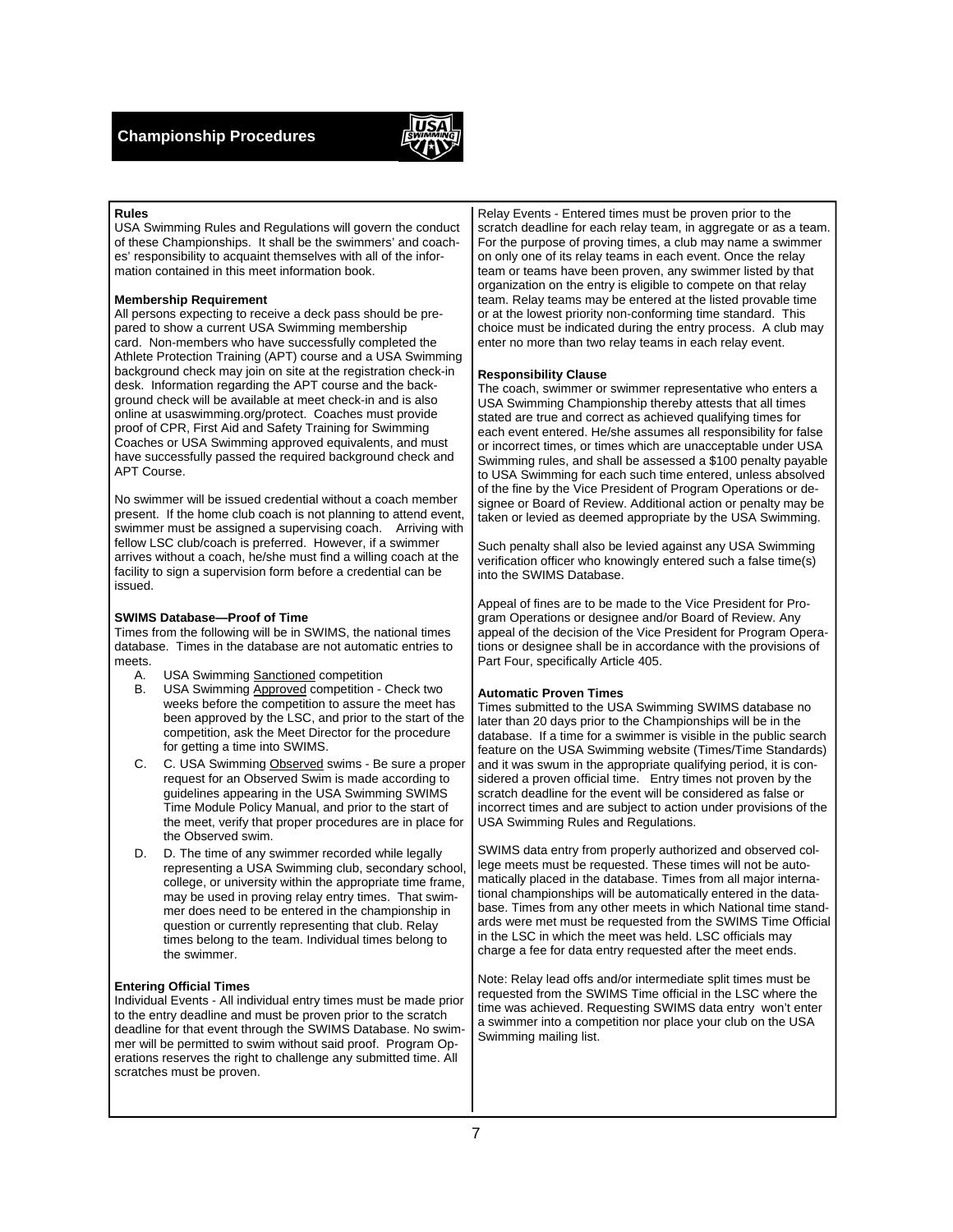

#### **Registration**

Credentials for this event will be provided at no charge for participating athletes and officials who are members of USA Swimming. Credentials for coaches, managers and chaperones to serve as deck passes for this event shall be issued to those persons listed on each team's deck pass request list in OME. These deck credentials cost \$20 each and are issued according to the following schedule, based upon the total number of participating athletes. There shall be a surcharge of \$20 per person for spectator passes, which money shall become the property of the meet host. For clubs that wish to bring one certified massage therapist with their teams, a \$50 surcharge will apply if the massage therapist exceeds the deck pass formula below. These funds shall become the property of the meet host. All massage therapists must be non-athlete members of USA Swimming.

1-3 swimmers in individual events or 1 relay only team with any number of alternates: 1 deck pass;1 spectator pass.

4-6 swimmers in individual events; 2 deck passes; 1 spectator pass.

7-9 swimmers in individual events; 3 deck passes; 1 spectator pass.

10-20 swimmers in individual events; 4 deck passes; 2 spectator passes.

21-30 swimmers in individual events; 5 deck passes; 2 spectator passes.

31-40 swimmers in individual events; 6 deck passes;3 spectator passes.

41-50 swimmers in individual events; 7 deck passes, 3 spectator passes.

51 or more swimmers in individual events; 9 deck passes; 5 spectator passes.

Unattached swimmers with a team shall be included in above schedule even if listed on separate entry blank.

Unattached swimmers not with a team: 1 deck pass; 1 spectator pass.

#### **Check-In**

Coaches are responsible for all business conducted at the General Meeting. If, for any reason, you cannot attend the meeting, be sure to find out what occurred. You must arrive prior to the scratch deadline for your swimmer's first event to prove times if necessary.

- A. Start with the person that is checking the swimmers' and coaches' membership in USA Swimming. Have your coach membership card with you. To avoid any problems with your swimmers, have their membership cards as well.
- B. Review the psych sheet posted by the Times desk and make sure your swimmers do not have an asterisk (\*) by their time.
- C. In the event of an asterisk, go to the Times desk immediately and clear the time. It is your responsibility to do this. If it is not cleared by the scratch deadline, the swimmer will be scratched from the event. If a time cannot be proved, the coach is subject to a \$100 fine. You should make sure all your athletes' times are in the SWIMS database.
- D. If you have a distance swimmer (800 meter or 1500 meter), he/she must be checked in prior to the scratch deadline in order to be seeded.
- E. Check your scratches make certain they are correct and submitted on time. Do not let your swimmer miss his/her best event because you failed to scratch an entry.
- F. Follow all proof of time, scratch and distance event entry procedures by the required deadlines as published.

#### **Warm-Up and Safety**

Program Operations will provide a complete schedule of warmup procedures to include lane usage and times, which must be adhered to by all participants. This information will be distributed with the meet information at registration, posted throughout the venue, announced on a regular basis before and during the meet, and monitored by the Meet Referee (or his/her special designees). Flagrant violation of these procedures may result in a disqualification from the meet for unsportsmanlike activity. Encourage your swimmers to cooperate with marshals. The main competition pool will be reserved the last 60 minutes for swimmers competing in that session's events.

#### **Scratch Procedures**

- A. Location of Scratch Box
	- The scratch box will be located at the Registration Desk prior to the start of the meet and until the Technical Meeting.
	- $\bullet$  It will be at the Technical Meeting.
	- After the Technical Meeting, the scratch box will be located with the Clerk of Course for the remainder of the meet.

#### B. Scratch Deadlines:

The scratch deadline for the first day's events shall be fifteen (15) minutes after the Technical Meeting is adjourned. The scratch deadline for all subsequent day's events shall be thirty (30) minutes after the time established for the start of the finals sessions.

#### **Scratch Rules**

This event will follow the scratch rules as defined in section 207.11.6 of the USA Swimming Rules and Regulations.

#### **Ready Room**

A Ready Room will be used at these Championships prior to each finals heat. Each swimmer must report to the Ready Room no later than five minutes preceding the event.

#### **Awards Staging**

All medalists in each event should report to the Awards Staging Area in full team warm-up attire immediately following the "A" Finals for their event.

#### **Relays and Relay Check-In Procedures**

- A. Teams are limited to two relay entries in each relay event.
- B. Entries for all relays must be checked in prior to the scratch deadline in order to be seeded. Each coach shall pick up relay entry forms from the Clerk of Course on which he/she shall list the competing relay swimmers, their first and last names and order of swimming for each entered relay. Relay forms shall be returned to the Clerk of Course for tabulation approximately one (1) hour prior to the start of the relays. However, relay order may be changed up to the time of the swim.
- C. All relays will be timed finals with all heats swum in the evening session.
- D. The order shall be:

Women's 2nd Fastest Heat Women's Fastest Heat Men's 2nd Fastest Heat Men's Fastest Heat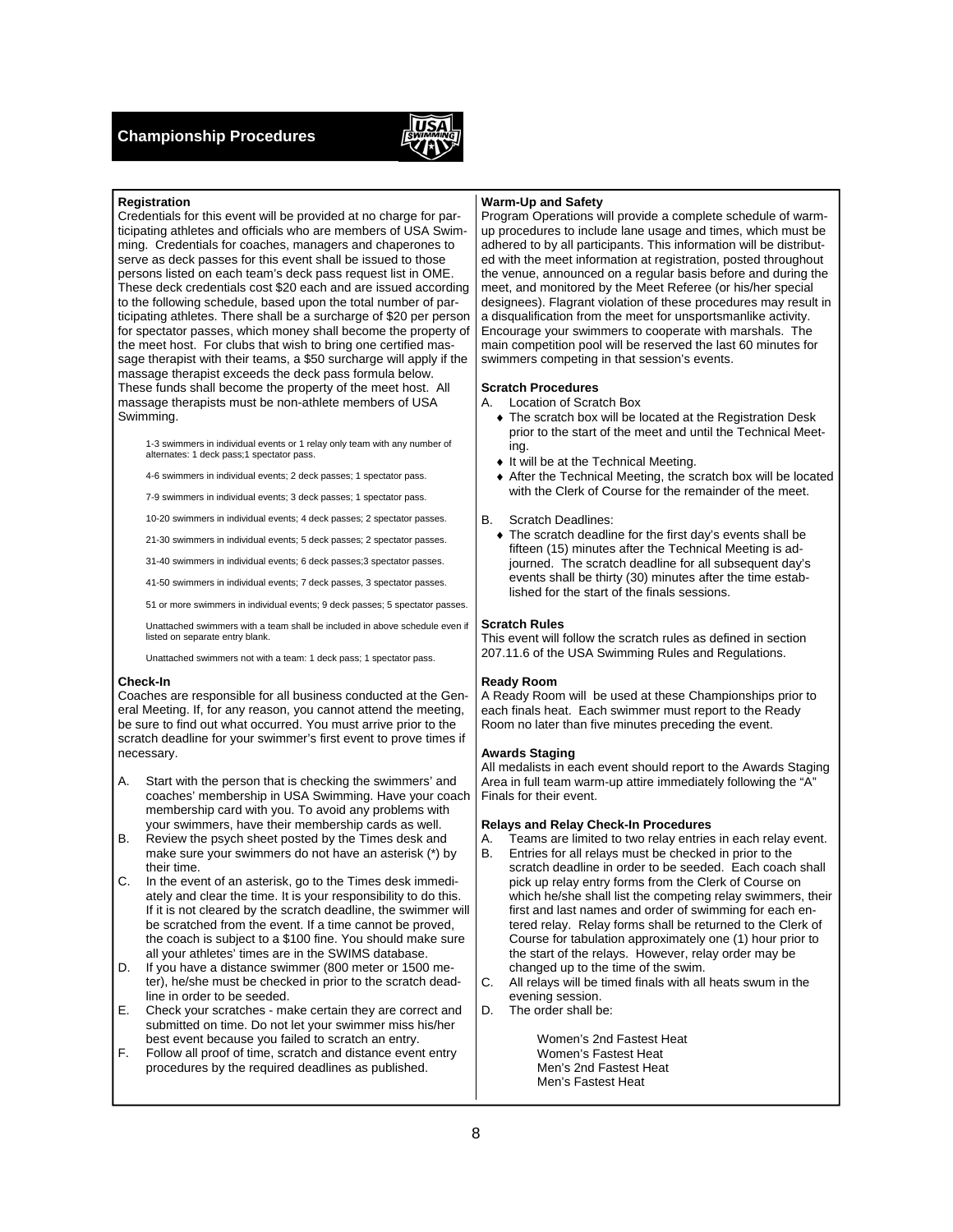### **Championship Procedures**



 Women's 3rd Fastest Heat Men's 3rd Fastest Heat Women's 4th Fastest Heat Men's 4th Fastest Heat Etc.

#### **Distance Freestyle**

- A. Distance Entry Any swimmer who qualifies for the 800m or 1500m freestyle events may enter at his/her fastest time or at the qualifying time standard, if entered in two or more individual events on the day of the distance freestyle.
- B. Distance Check-in and Seeding Entrants in the 800m and 1500m freestyle must check in and confirm their intention to compete before the scratch deadline in order to be seeded. Seeded heat sheets will be published at the end of finals the evening before. The swimmers will be listed in the psych sheet in the order of submitted times, beginning with the fastest.
- C. Order of Distance Events On Day 1 and Day 5, the 800m and 1500m freestyle events will be swum slowest to fastest, alternating women's and men's heats, with the fastest heat of each race swum during the evening session. All other heats will be scheduled so the second fastest heat of the Men's event finishes approximately one hour prior to the start of the evening session.
- D. Swimmers may qualify for the 800 and 1500 Freestyle events using either the 800 or 1500 qualifying standards (i.e. the conforming *or* non-conforming distance event standards).

#### **Seeding**

- For these Championships, the seeding order is:
	- 1. long course meters (LC)
	- 2. short course yards (SY)

#### **Finals Session Event Order**

There will be a bonus, consolation, and championship final in each individual event at this Championship (except the 800m and 1500m freestyle events, which will have a championship final only). The order of the final events shall be C, B and A (bonus, consolation and championship).

#### **Meet Scoring**

Scoring will be on a sixteen (16) place basis. Individual events: 20, 17, 16, 15, 14, 13, 12, 11, 9, 7, 6, 5, 4, 3, 2, 1. Relay events receive double these point values.

#### **Results**

After each evening's finals at these championships, the results will be available at *usaswimming.org/nationals.*

#### **Awards**

- A. Team Awards Team awards will be presented to the top three teams in Men's, Women's, and Combined categories.
- B. Individual Awards Medals will be awarded to all place winners in the "A" final.
- C. Individual High Point Awards High Point Awards will be given to the top scoring male and female.

#### **Time Trials**

Time Trials will be conducted for swimmers entered in the meet with a provable time (individual or relay), provided there is sufficient time between the end of the preliminary session and the start of warm-ups for the final session. These Time Trials shall be held under a separate sanction and shall be limited to a maximum of one hour each day.

- A. Time Trials will be conducted in long course meters each day.
- B. A swimmer is limited to a maximum of two Time Trials during the course of the Championships.
- C. A swimmer must be entered in the meet with a proven time (individual or relay) to participate in the Time Trials.
- D. Except as noted below, long course Time Trials shall be swum in the order listed under the meet program as follows:
	- First Day: that day's events, followed by the remaining events in the meet.
	- Remaining Days: that day's events, followed by the remaining events in the meet.
	- The 800 and 1500 Freestyle will typically be offered on only one day of the meet. The day will be determined by the Meet Referee, depending on the size of the meet, time available, etc; and be announced at the General Meeting.
	- The 50s are the last events swum in Time Trials, except on the day(s) which they are contested in the meet, when they will be the first event of time trials.

Entry fees for Time Trials are the same as those established for the meet.